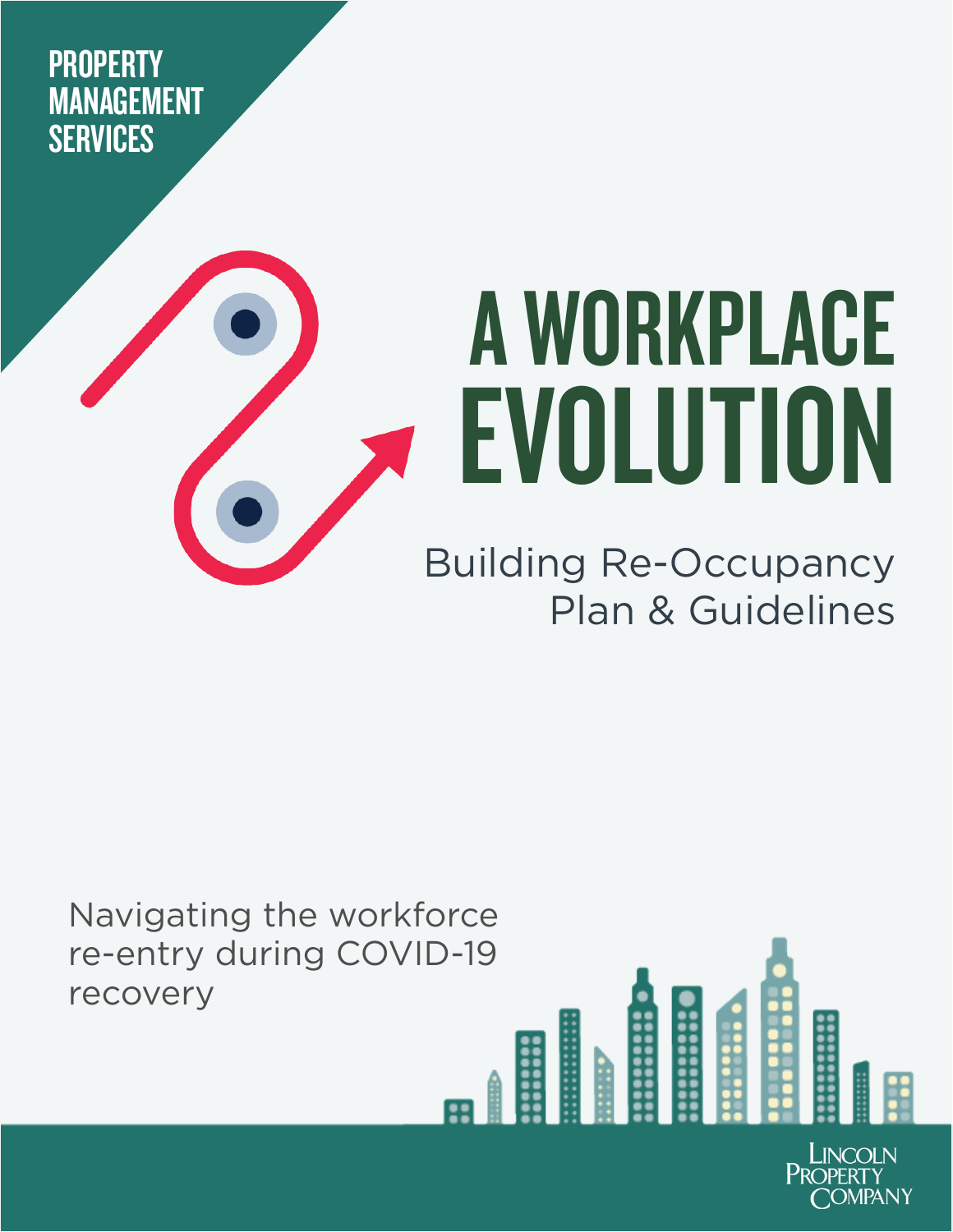

Leading the way toward a healthy and resilient work environment

### BUILDING RE-OCCUPANCY PLAN

### **At LPC, our tenants' health, safety and comfort is our priority.**

As such, we have established a National Re-Entry Task Force. This Team is following advice from Federal and State Government health authorities and industry experts to assist us in maintaining a clean workplace for our Tenants during and beyond the COVID-19 Pandemic.



## A WHOLE BUILDING APPROACH

Our success is dependent on all hands – employees, tenants and service providers alike – getting behind the spirit of this undertaking and making their mark. As tenants return to their workplaces we are committed to maintaining clean work environments in the buildings we manage.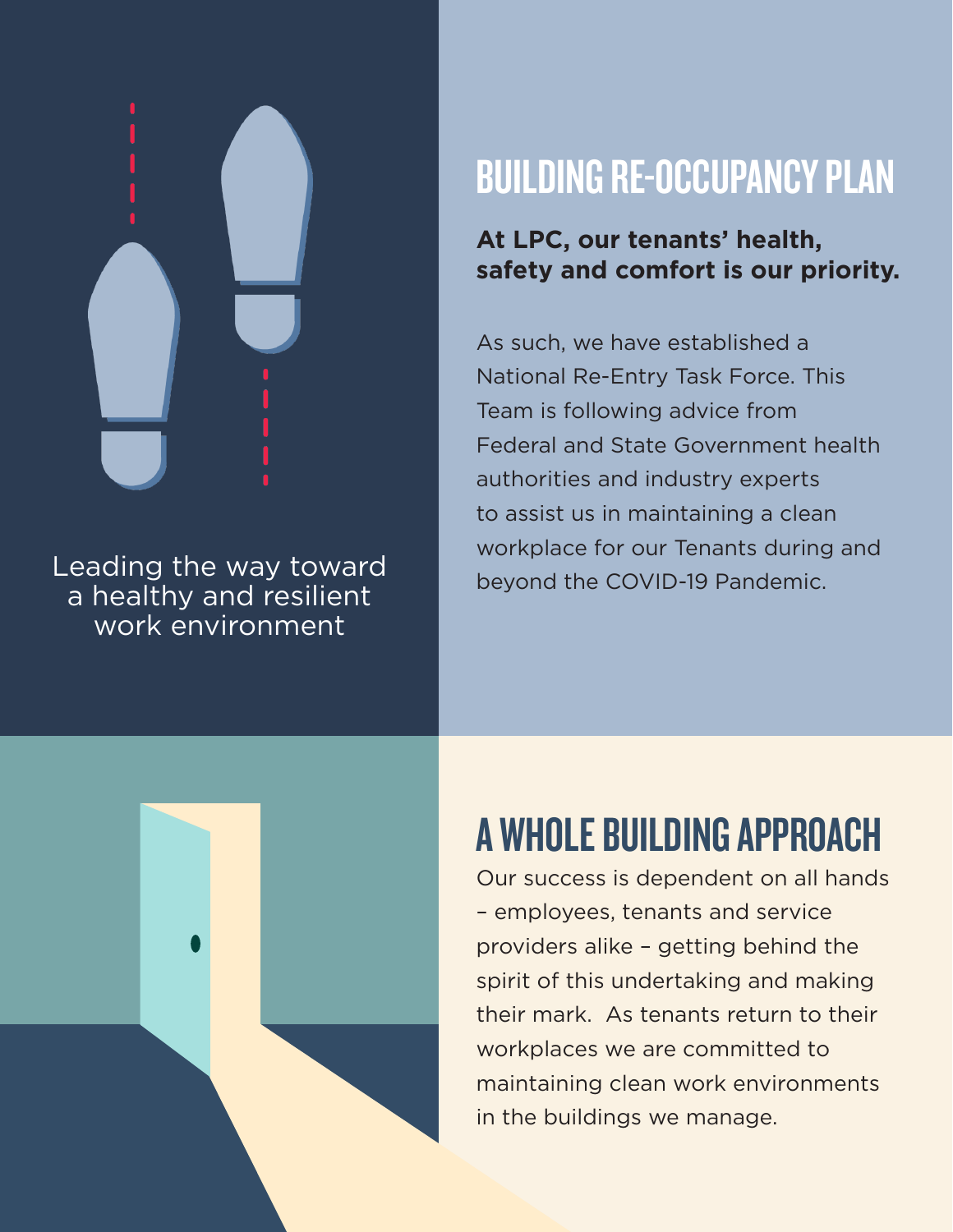### HOW WE ARE PREPARING FOR WORKFORCE RE-ENTRY



Although the approach for each property can vary, our general guidelines are as follows:

#### **OCCUPANT EDUCATION/PHYSICAL DISTANCING:**

- Informational signage has been posted in common area restrooms regarding the effectiveness of handwashing in preventing the spread of disease.
- Physical distancing has been encouraged among building staff and service providers.
- Signage is being installed to remind tenants and visitors to maintain safe distances in high traffic or confined areas such as lobbies, parking, amenity areas and elevator cabs.
- Where possible, building inspections and non-urgent repairs will occur at times when offices are least crowded. Staff will wear personal protective equipment (PPE), as appropriate.

#### **JANITORIAL EFFORTS:**

- Janitorial scopes have been adjusted to focus on the cleaning and disinfection of high touch surfaces using products that meet the US EPA's criteria for use against SARS-CoV-2, the virus that causes COVID-19.
- As supplies are available, we will place additional alcohol-based (70%) hand sanitizer stations in common areas which contain high touch surfaces such as elevator buttons and door handles.

#### **REDUCING TOUCH POINTS:**

- Where not already present, the installation of automated faucets, soap dispensers, and towel dispensers is being considered.
- Propping open interior doors is under consideration where it is not a security or safety risk.



#### **TRAVEL PATHS:**

To limit person-to-person contact in common areas we taking the following steps:

- Limiting the capacity of the elevator cabs where possible.
- Providing open access to stairwells (where possible) for those who want to avoid elevators.
- In accordance with CDC guidance, outside air introduction was maximized where possible to provide additional dilution ventilation. Outside air introduction will continue to be maximized when it is not detrimental to the building or to occupant comfort.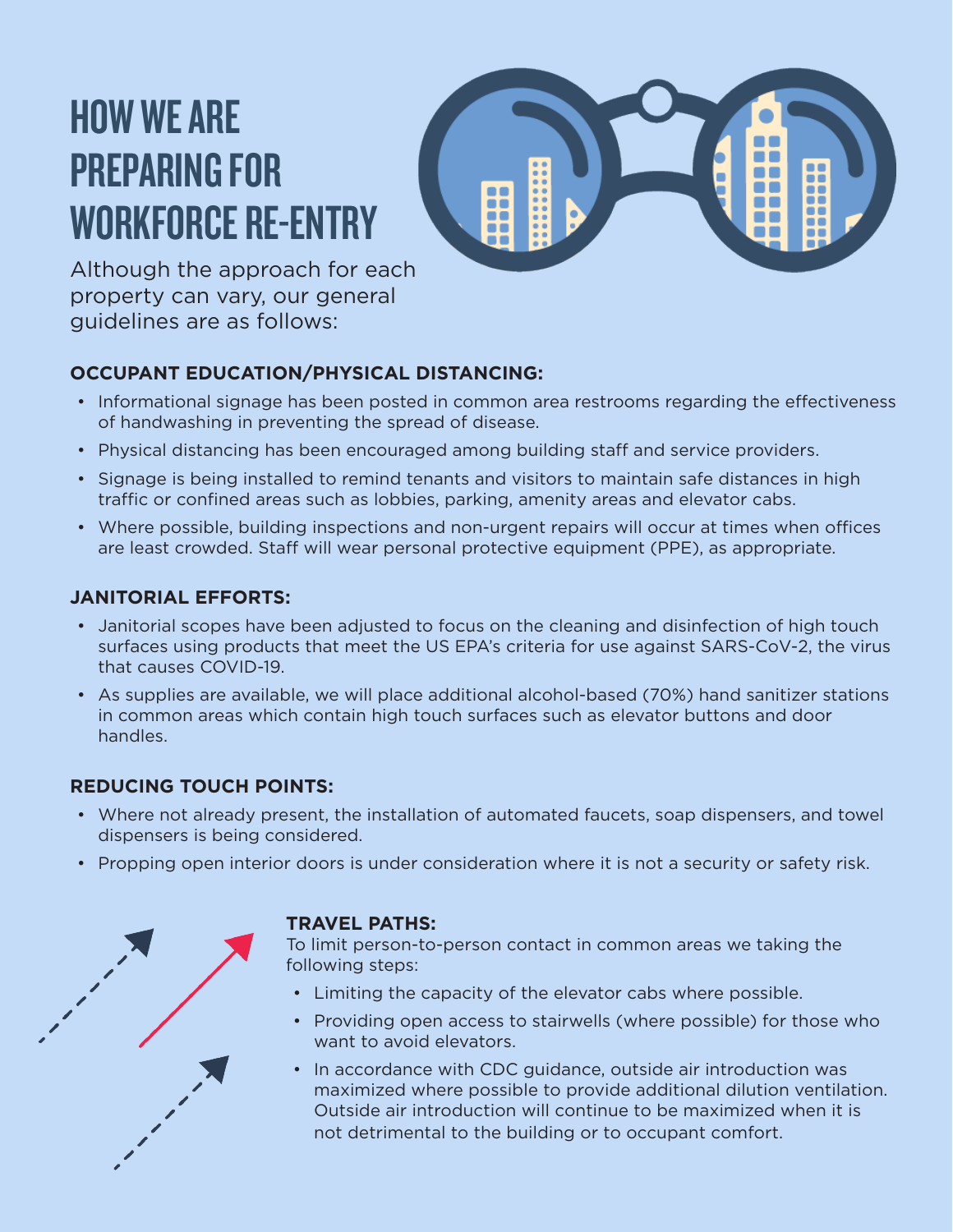### EASY STEPS YOU CAN TAKE TO MAKE YOUR OFFICE SAFE

#### **COMMUNICATION WITH EMPLOYEES**

- Install signage with CDC Guidelines in break rooms, tenant bathrooms, conference rooms, etc.
- Develop physical distancing guidelines and travel patterns within your space.
- Consider staggering breaks so employees are not in break room areas at the same time.
- Consider 6' markings on floors to encourage and remind occupants of physical distancing.

#### **BREAK ROOM / CONFERENCE AREAS**

- Remove some tables and seating to encourage physical distancing.
- Frequently clean and disinfect refrigerator, microwave, coffee stations, etc.
- Supply additional soap and paper towels in break rooms.
- Have disinfectant wipes available to disinfect tables, handles, and equipment before and after each use.

#### **WORKSTATIONS**

- Do not share headsets, phones, keyboards, mouse, or workstations with other employees.
- Disinfect workstations before and after each use.
- Consider the installation of shields between desks that face each other.
- Consider new seating arrangements more space between employees.

#### **OPERATIONS**

- Communicate with management about any additional cleaning requests.
- Consider limiting conference room capacity.
- Have disinfectant wipes available for workstations, copier, supply room, vending areas, file rooms, etc.

Your Property Management team will be in regular contact as we continue to get closer to re-occupancy. However, please do not hesitate to reach out with questions.

We will continue to monitor CDC and local governments for new guidance or requirements.